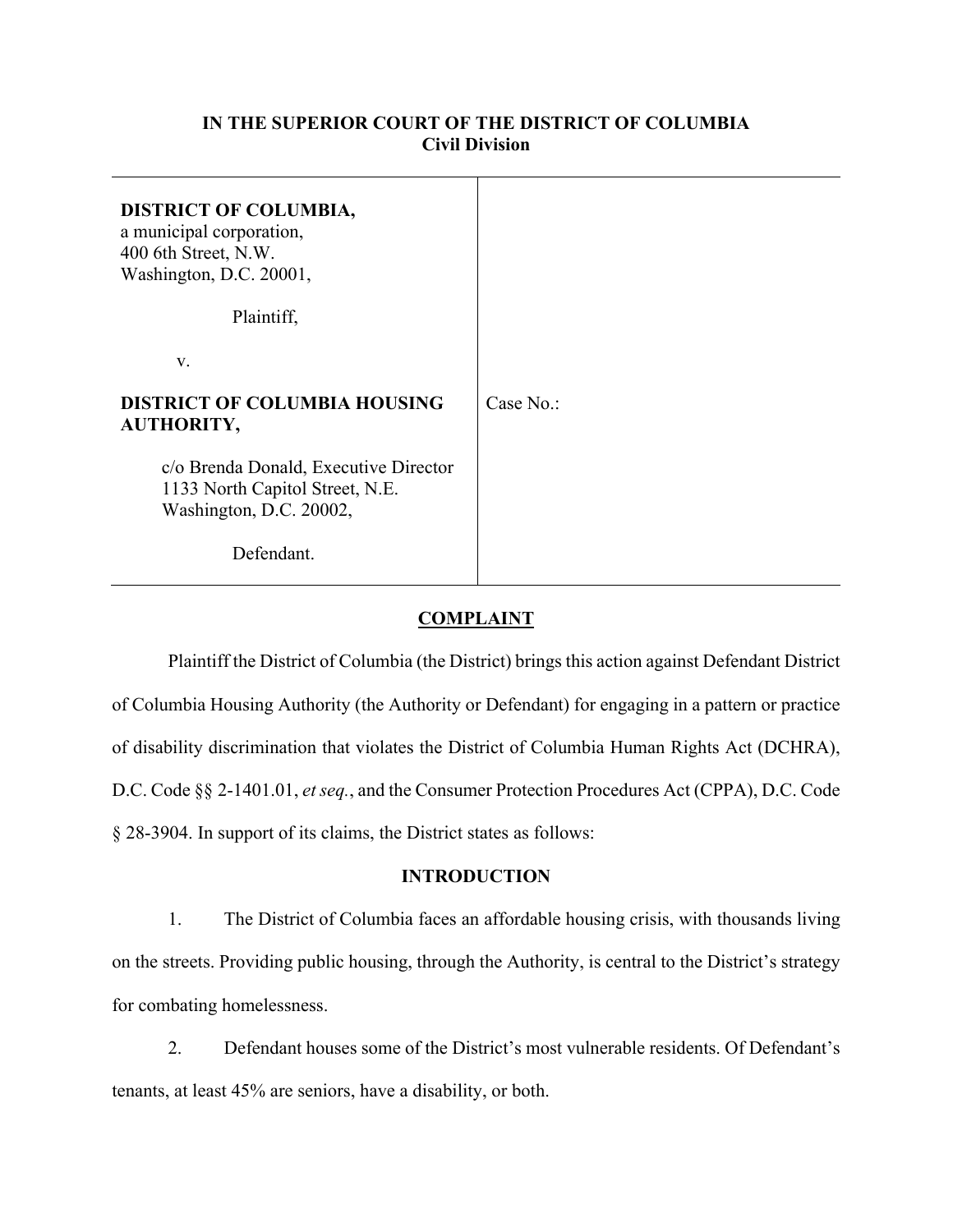3. As with any landlord, the DCHRA requires Defendant to provide reasonable accommodations to its tenants with disabilities to allow them the opportunity to use and enjoy their housing equal to that of nondisabled residents. D.C. Code  $\S$  2-1402.21(d)(3)(B).

4. Defendant, however, has utterly failed to fulfill this legal obligation. Instead, Defendant's tenants are forced to wait years—sometimes more than a decade—for housing that meets their needs, even long after the Authority itself has deemed the accommodation reasonable and necessary. The unconscionable delays tenants face violate District law and harm those District residents.

5. For example, Defendant approved one tenant for a wheelchair-accessible unit in January 2017. At the time, the tenant lived on the fourth floor of an apartment building without elevator access and was forced to rely on others to carry her up and down four flights of stairs so she could leave the building for her numerous medical appointments and other daily activities. She was advised by Defendant that she was at the top of the waitlist for an accessible unit only a few months after her accommodation was approved. Nevertheless, nearly *five years* after her approval for a wheelchair-accessible unit, this tenant died in late 2021, still waiting for Defendant to actually provide the accommodation.

6. This tenant's story is far from an anomaly. Currently, more than 250 of Defendant's tenants who have been approved to transfer to an accessible unit are waiting for their accommodations to be implemented, a substantial number of whom have been waiting more than a year. In fact, numerous tenants have been waiting more than *four years* for housing that meets their needs.

7. These stories illustrate Defendant's egregious pattern and practice of discrimination against District residents with disabilities through its ongoing, persistent, and undue delay in the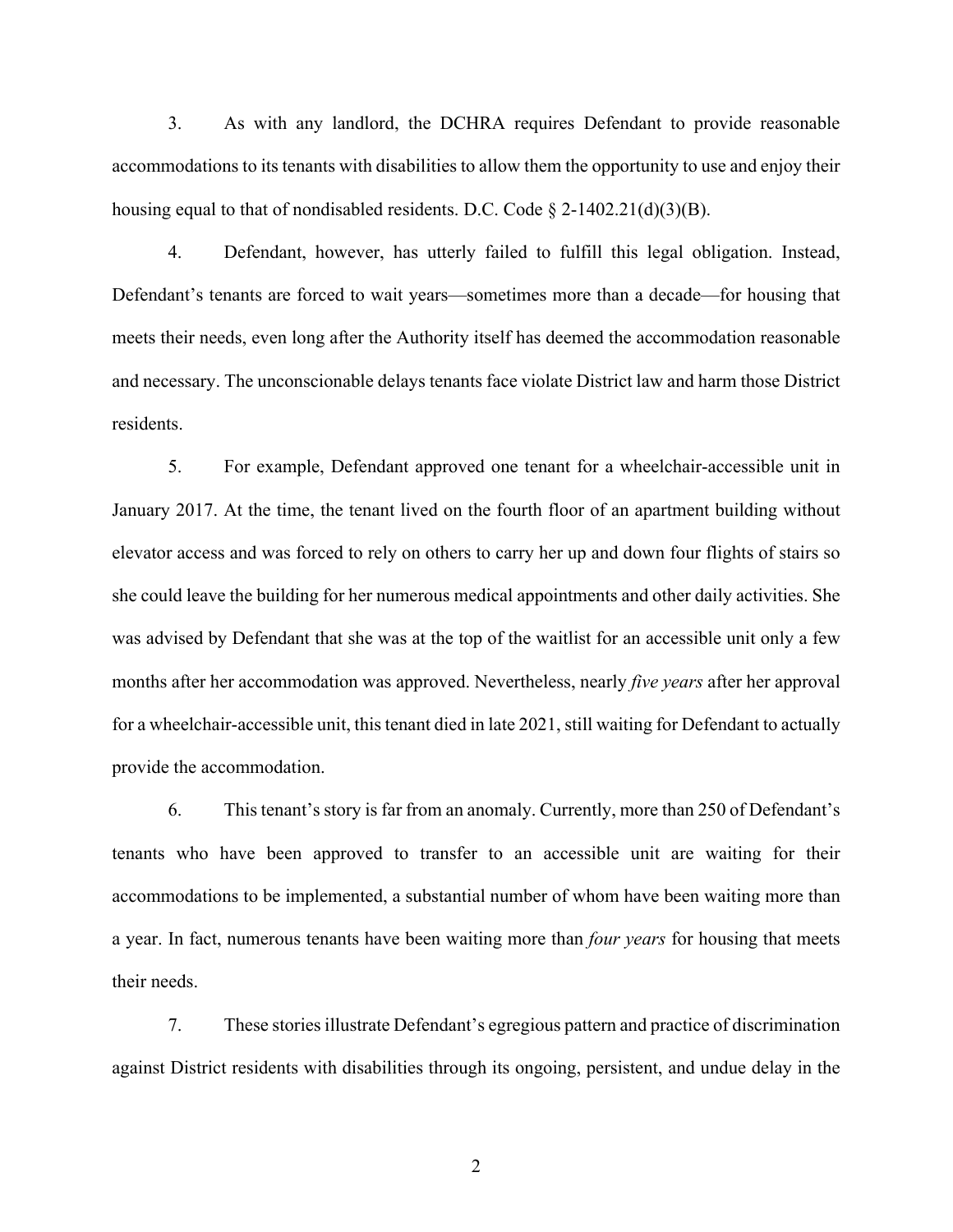implementation of approved reasonable accommodations. By failing to timely provide these accommodations, Defendant denies these tenants equal access to use and enjoy essential housing services.

8. This conduct is particularly appalling because Defendant's tenants have no place else to go. They are forced to stay in inaccessible housing that does not meet their needs, provided by the very government agency tasked with being a stopgap for the District's housing crisis. The alternative to the inaccessible housing is no housing at all.

9. Additionally, Defendant's process of reviewing and implementing reasonable accommodations requests lacks necessary transparency and fails to engage residents in a meaningful interactive process as required by law. At every turn, tenants are left confused about the process, waiting helplessly for Defendant to provide appropriate housing.

10. This action seeks to hold the Authority accountable for its failure to provide reasonable accommodations needed to appropriately house the District's most vulnerable citizens. The District seeks injunctive relief, civil penalties, costs, and attorneys' fees, and restitution to Defendant's tenants who have suffered as a result of these violations.

#### **JURISDICTION**

11. This Court has subject matter jurisdiction over this case pursuant to D.C. Code  $§ 11-921(a).$ 

12. This Court has personal jurisdiction over Defendant pursuant to D.C. Code § 13- 422.

### **PARTIES**

13. Plaintiff District of Columbia, a municipal corporation, is the local government for the territory constituting the permanent seat of the government of the United States. The District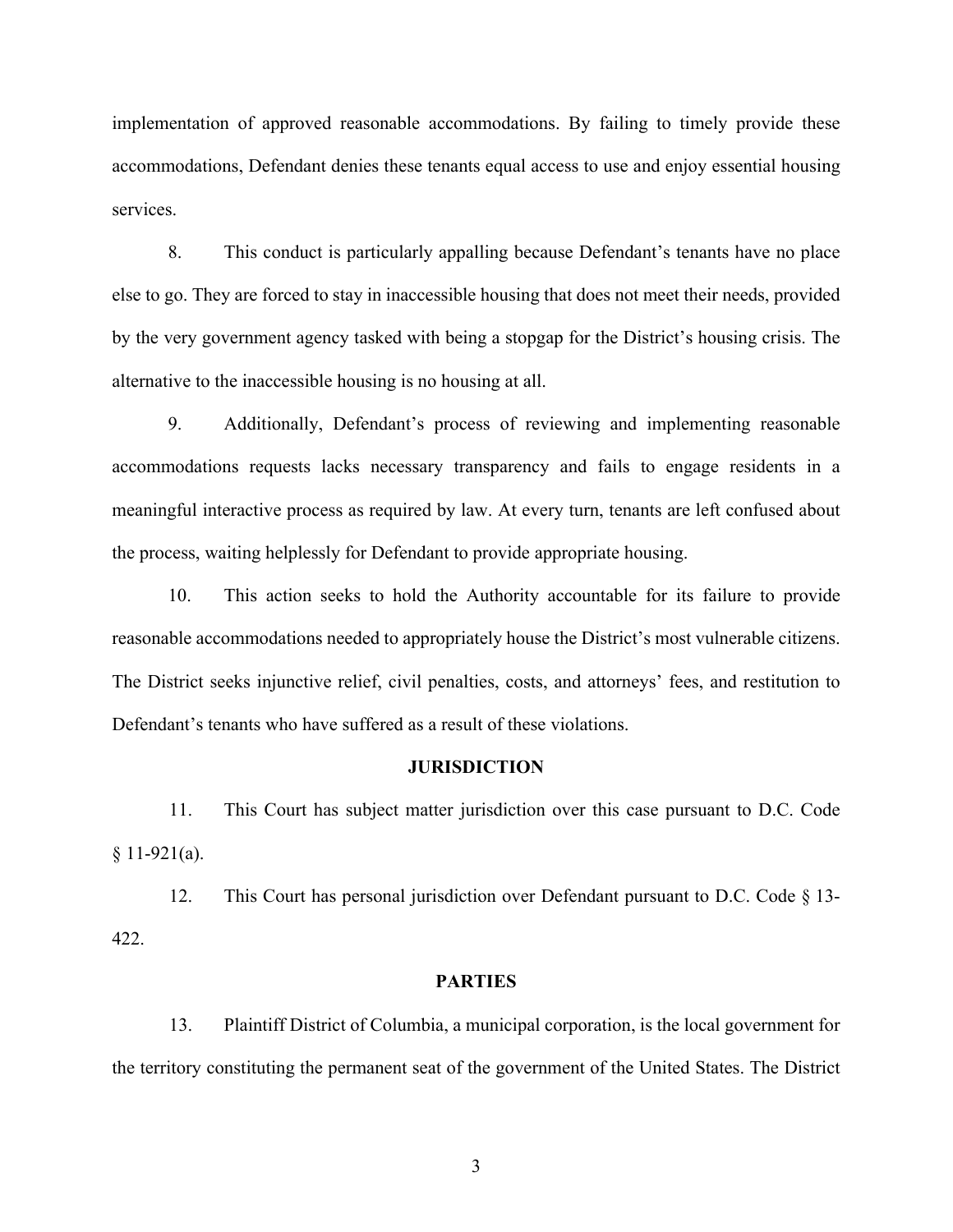is represented by and through its chief legal officer, the Attorney General for the District of Columbia. The Attorney General conducts the District's legal business and is responsible for upholding the public interest. D.C. Code  $\S$  1-301.81(a)(1). The Attorney General is expressly authorized to enforce the DCHRA, *see* D.C. Code § 2-1403.16a, and the District's consumer protection laws, including the CPPA. *See* D.C. Code § 28-3909.

14. Defendant is an independent authority of the District government that maintains a principal place of business at 11133 North Capitol Street N.E., Washington, D.C. 20002. Established in 1995 by the D.C. Council, Defendant is a corporate body that has a legal existence separate from the District Government. *See* D.C. Code § 6-202(a). ("[The Authority] shall be a corporate body, intended, created, and empowered to effectuate the purposes stated in this chapter, and shall have legal existence separate from the District government.") Defendant's stated mission, among others, of "provid[ing] quality affordable housing to extremely low- through moderateincome households." Defendant serves approximately 50,000 residents in the District and manages more than 8,000 housing units across 52 traditional public housing developments.

#### **FACTS**

#### **Defendant Plays a Critical Role in Providing Housing to Vulnerable District Residents.**

15. Public housing is the backbone of the District's response to the growing affordablehousing crisis.

16. Defendant is one of the District's largest landlords, owning and managing more than 8,300 public housing units across 56 properties located throughout the District. Defendant also has responsibility and financial interests in nearly 4,500 additional units in mixed-income properties in the District.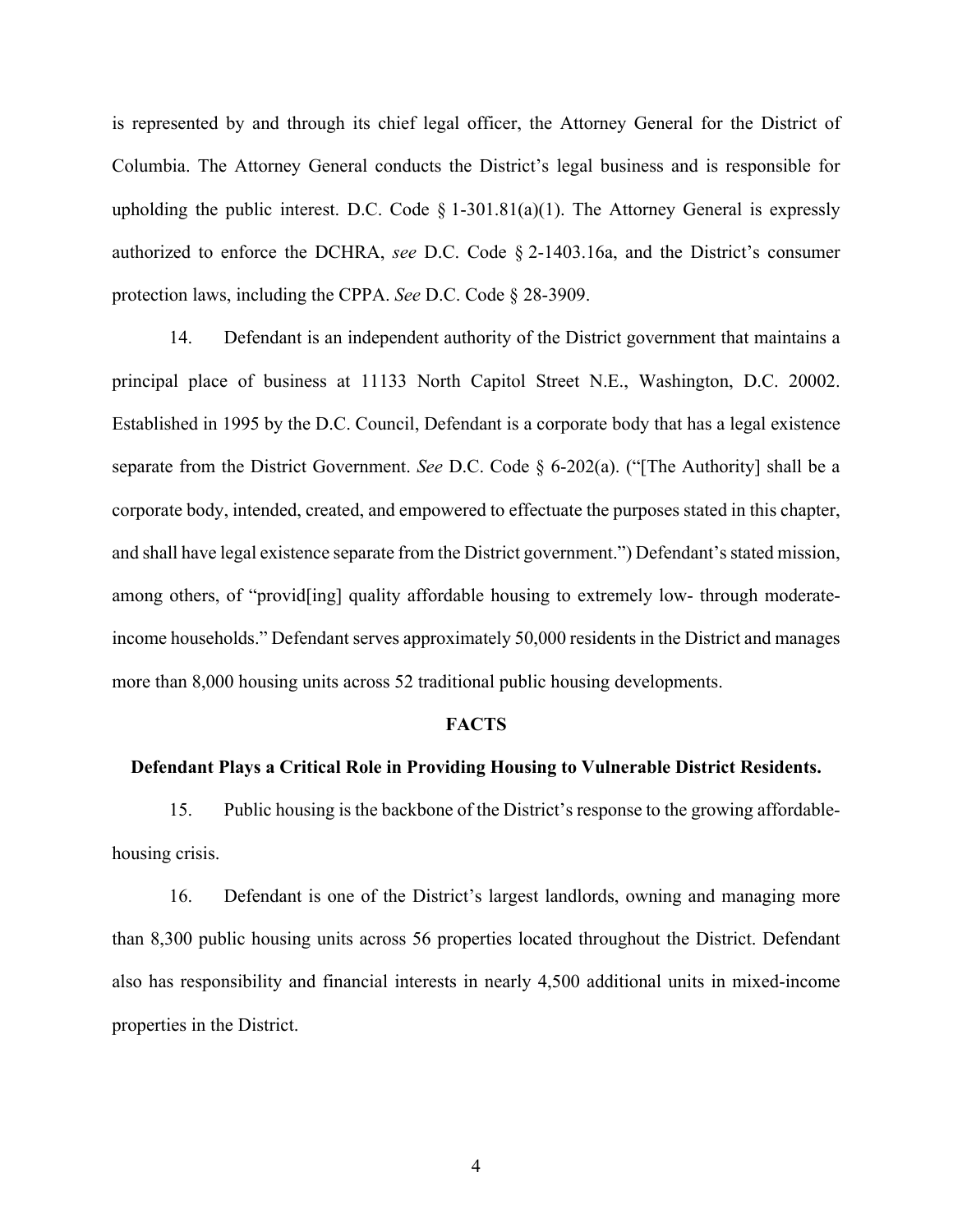17. These properties provide homes at reduced rents for very low-income families, seniors, and people with disabilities. Tenants pay 30 percent of their income as rent. Public housing is supposed to be a lifeline for those experiencing homelessness, providing stability and a higher standard of living than can be achieved in temporary shelters.

## **Defendant Discriminates Against Tenants with Disabilities by Unconscionably Delaying Implementation of Reasonable Accommodations.**

18. The ability to access affordable housing free from discrimination is District residents' top civil rights concern.

19. Defendant recently boasted to the D.C. Council that it has processed and approved reasonable accommodation requests expeditiously, at times in as little as one day. This testimony, however, obfuscates that Defendant's *implementation* of those approvals is far less laudatory. Defendant provided no testimony to the Council on its implementation timeline.

20. In reality, swift approvals alone do little to accommodate Defendant's tenants' disabilities when Defendant forces tenants to wait years to receive those accommodations. Some residents have waited more than a decade to receive their approved accommodation.

21. Defendant advertises on its website that "[a]lthough there is a waiting list for housing in the District of Columbia, preference is given to persons with mobility impairments, particularly those who serve as the head of a household."

22. Defendant does not disclose, however, that despite this policy of giving preference to persons with mobility impairments, the waiting list is such that tenants may not have accessible housing for years.

23. When Defendant approves a requested reasonable accommodation, it signifies its agreement that the accommodation is required and necessary for the tenant's equal access to and enjoyment of the housing services Defendant provides.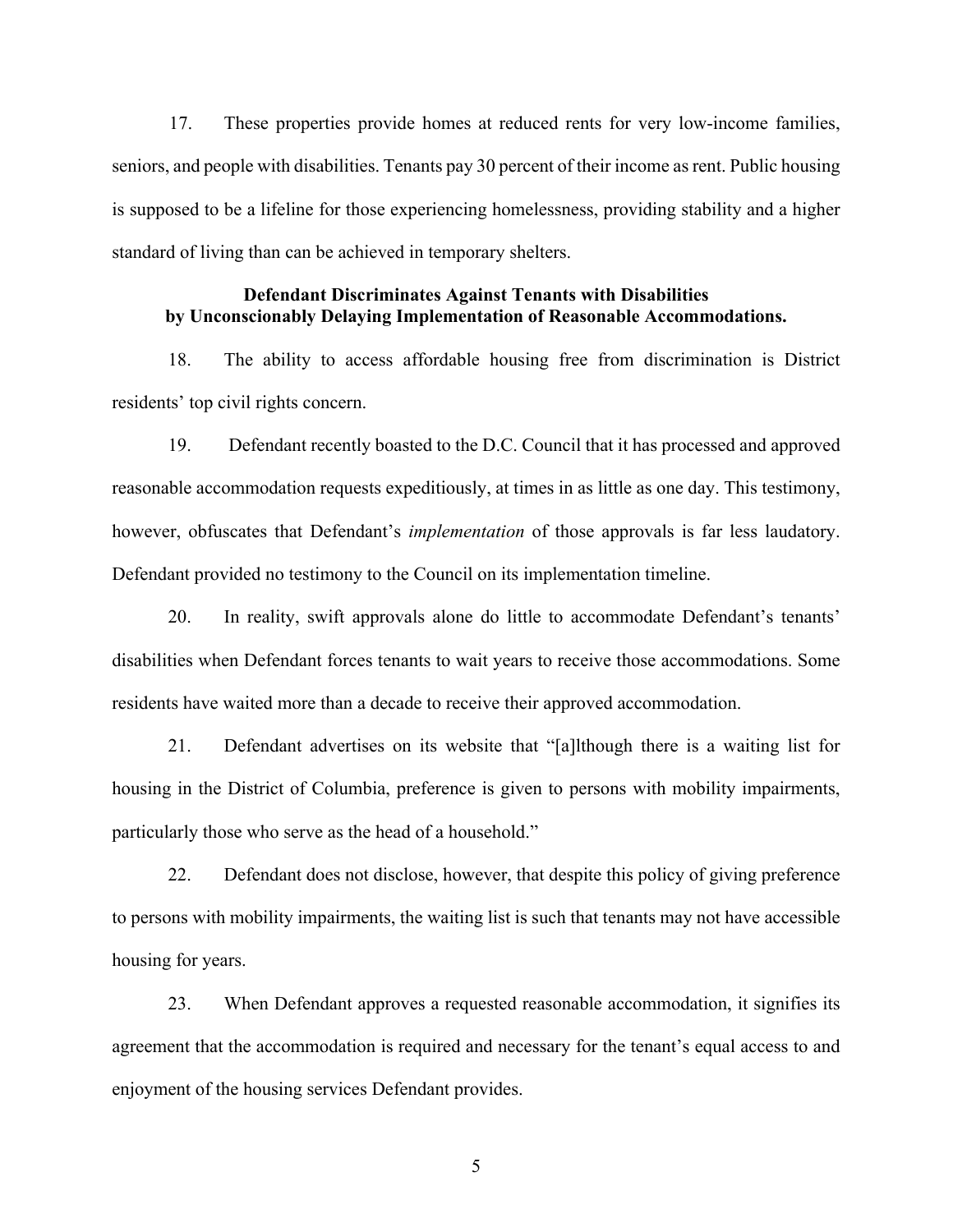24. These accommodations are frequently for significant disabilities that have serious impact on residents' lives, including cerebral palsy, amputated limbs, paralysis, and severe and permanent injuries that require residents to use wheelchairs for mobility.

25. For example, one tenant is bedridden and immobile. Unable to afford overnight care, she requested a two-bedroom unit so her adult daughter could live with her and be her overnight caretaker. The Authority approved this accommodation nearly a year ago, but has failed to implement it, forcing the resident's daughter to install a camera so she can remotely monitor her mother while she sleeps. The tenant is currently hospitalized for the treatment of debilitating bed sores.

26. Even tenants whose disabilities are a direct result of Defendant's mismanagement are forced to wait years for their accommodations to be implemented. One resident developed asthma and allergies as a result of mold in the apartment the Authority provided. She was approved to move to a different unit as an accommodation, but has been waiting five years for implementation.

27. There are hundreds of similarly situated residents whose requests for accommodation have been approved but not yet implemented.

28. Defendant repeatedly fails to implement these approved accommodations in a meaningful timeframe, falling far short of its stated mission to "provide quality affordable housing." These undue delays in implementing reasonable accommodations prohibit residents with disabilities from equal access to and enjoyment of essential housing services and constitute a pattern and practice of discrimination in violation of the DCHRA.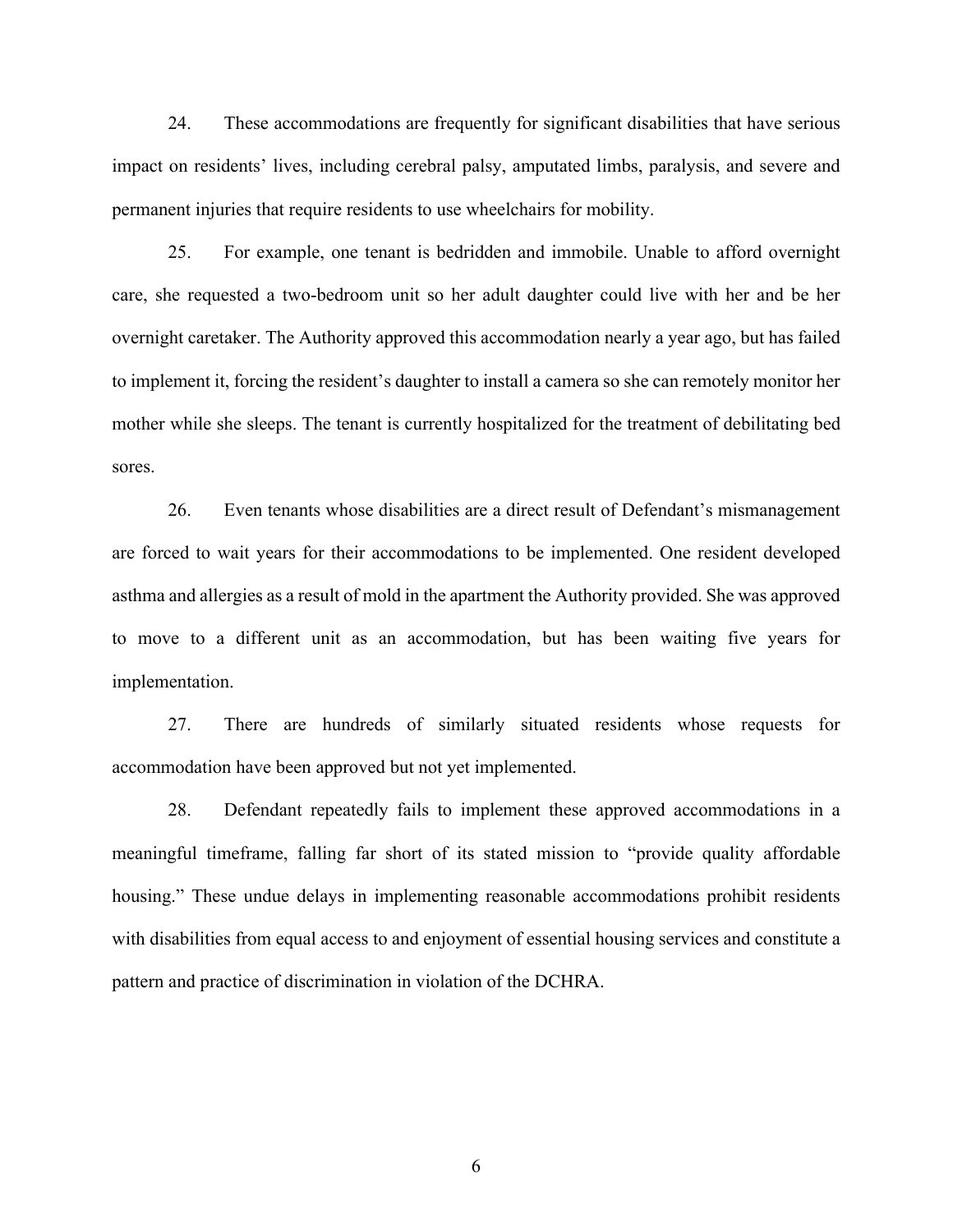#### **Defendant Fails to Engage Tenants in a Meaningful Interactive Process.**

29. Defendant's failures in implementing approved reasonable accommodations are exacerbated by a process that completely lacks necessary transparency.

30. Though the law requires Defendant to engage tenants in an interactive process to find reasonable alternatives when an accommodation cannot be immediately provided, Defendant provides tenants with no ability for ongoing communication.

31. Once an accommodation request is approved, tenants are rarely informed of an expected timeline or kept up to date on the status of their accommodation or the reasons for any delay in implementation.

32. Defendant's reasonable accommodation request process is also confusing. Defendant's tenants are unable to discern who at the Authority to contact for even the most routine interactions, such as updating their contact information or to inquire about the status of their accommodation request.

33. Even when tenants are able to reach the Authority, there is often no follow-through, with promises to call back that never happen, or emails that never receive a response.

34. Tenants are likewise never informed of possible alternative accommodations if the approved accommodation is not immediately available. While these alternative accommodations may not meet 100% of the tenant's needs, they might nevertheless represent an improvement over their current, unequitable situation.

35. Many tenants are willing to take an alternative accommodation if that alternative could be implemented sooner than the ultimate request. However, because Defendant is largely uncommunicative and inaccessible to tenants, tenants have no way to inform Defendant of this flexibility, and Defendant never inquires.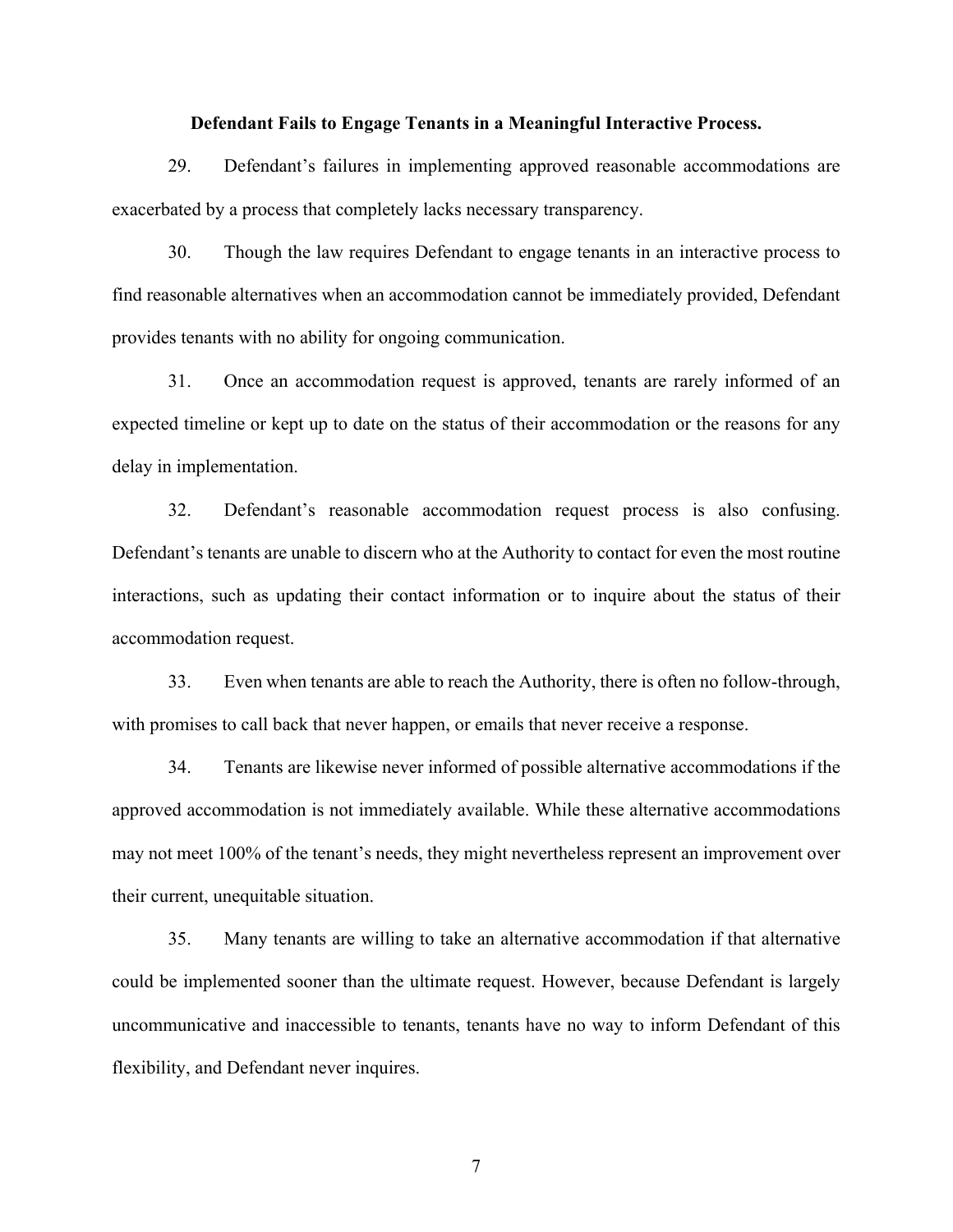36. Additionally, Defendant's process failures have resulted in tenants being prematurely removed from waitlists.

37. Defendant's process failures have also resulted in the loss of critical records related to its prior approval of tenants' accommodation requests.

38. Defendant's poor process contributes to its failure to fulfill its obligations and provide accommodations, and it leaves tenants helplessly stuck in a bureaucratic purgatory of not knowing whether their nominally approved accommodation will ever be implemented.

39. Tenants are often forced to submit multiple requests to be added (or re-added) to a waitlist for their accommodation. A new request may start the already unconscionably long process over again. This both further delays tenants' accommodations being implemented and represents Defendant's striking failure to engage in an interactive process in attempt to meet its tenants' needs.

40. Tenants have also been offered units as an accommodation that were simply unfit to live in—for example, units infested with cockroaches and containing rat feces—or units that do not actually accommodate their disability. When tenants refuse these unfit or inaccessible units, they are at times moved to the bottom of the waitlist, thereby further delaying the implementation of accommodations for those tenants.

41. Through these means, Defendant has foreclosed any possibility of meaningful engagement with its tenants in the interactive process, as required for reasonable accommodations that cannot be promptly met.

42. The need for swift reforms of Defendant's procedures could not be more urgent. Thousands of tenants with disabilities depend on the Authority for appropriate housing. Defendant must be held accountable for correcting this appalling state of affairs.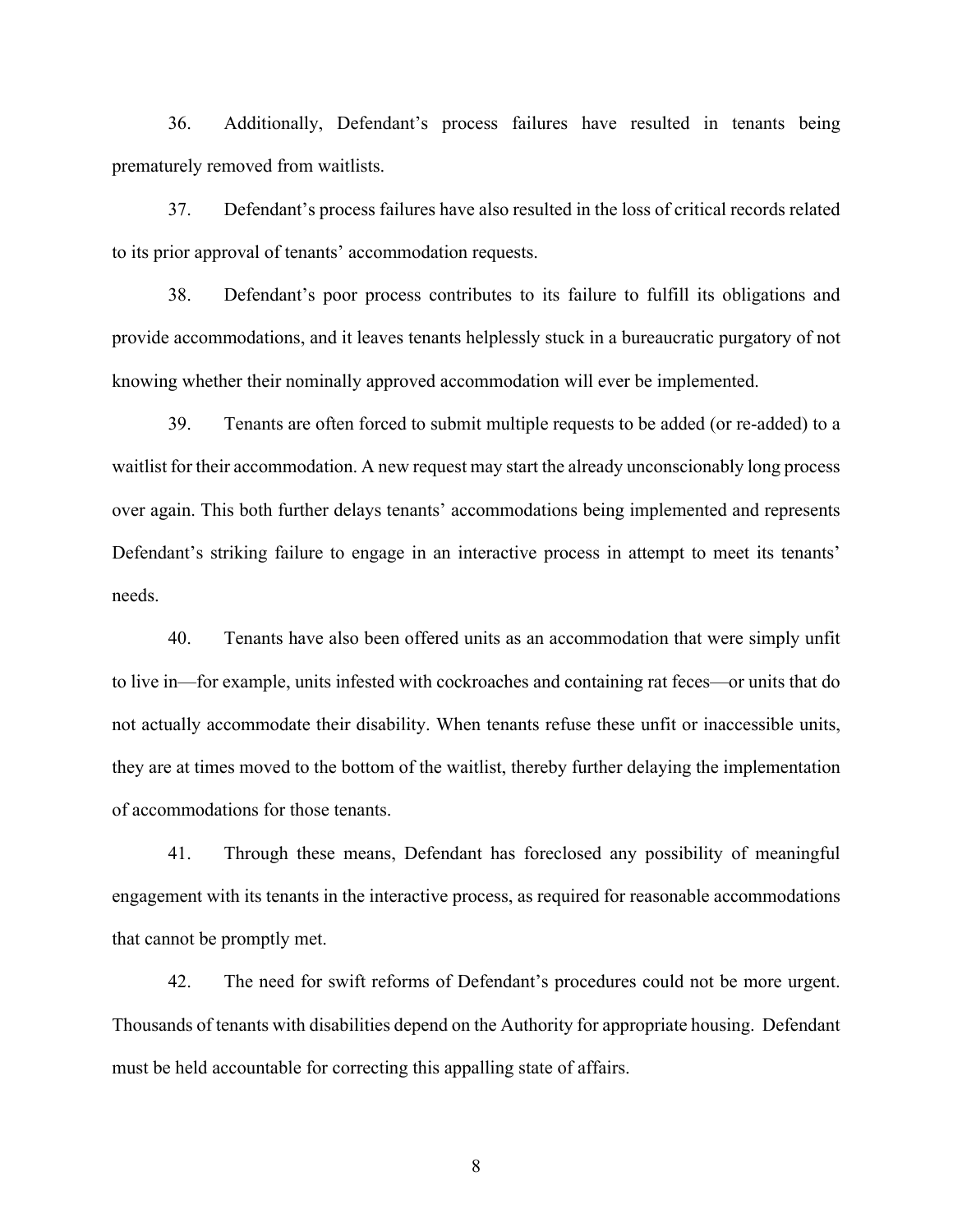## **COUNT I FAILURE TO ACCOMMODATE IN VIOLATION OF THE DCHRA**

43. All prior paragraphs in the Complaint are repeated and incorporated here.

44. The DCHRA is a remedial statute that is to be broadly construed and is designed "to secure an end . . . to discrimination" in the District on the basis of 21 protected traits, including disability. D.C. Code § 2-1401.01.

45. Defendant, as a landlord, is prohibited from discriminating on the basis of disability under the DCHRA, D.C. Code  $\S 2-1402.21(d)(3)(B)$ . This prohibition includes the "refusal to make reasonable accommodations in rules, policies, practices, or services, when these accommodations may be necessary to afford any person equal opportunity to use and enjoy a dwelling." *Id.*

46. The word "disability" refers to "a physical or mental impairment that substantially limits one or more of the major life activities of an individual having a record of such an impairment or being regarded as having such an impairment." D.C. Code § 2-1401.02(5A).

47. Defendant's unconscionable, years-long delays, including its ongoing failure to implement multiple accommodations that it approved more than a decade ago, constitute a pattern and practice of constructive denials of reasonable accommodations and discrimination on the basis of disability, all in violation of D.C. Code  $\S 2-1402.21(d)(3)(B)$ . Additionally, its lack of transparency and resulting steadfast refusal to engage its tenants in a meaningful interactive process constitutes a violation of the same provision.

48. For these ongoing violations of the DCHRA, the District seeks equitable relief, injunctive relief, restitution, civil penalties, attorneys' fees, and costs.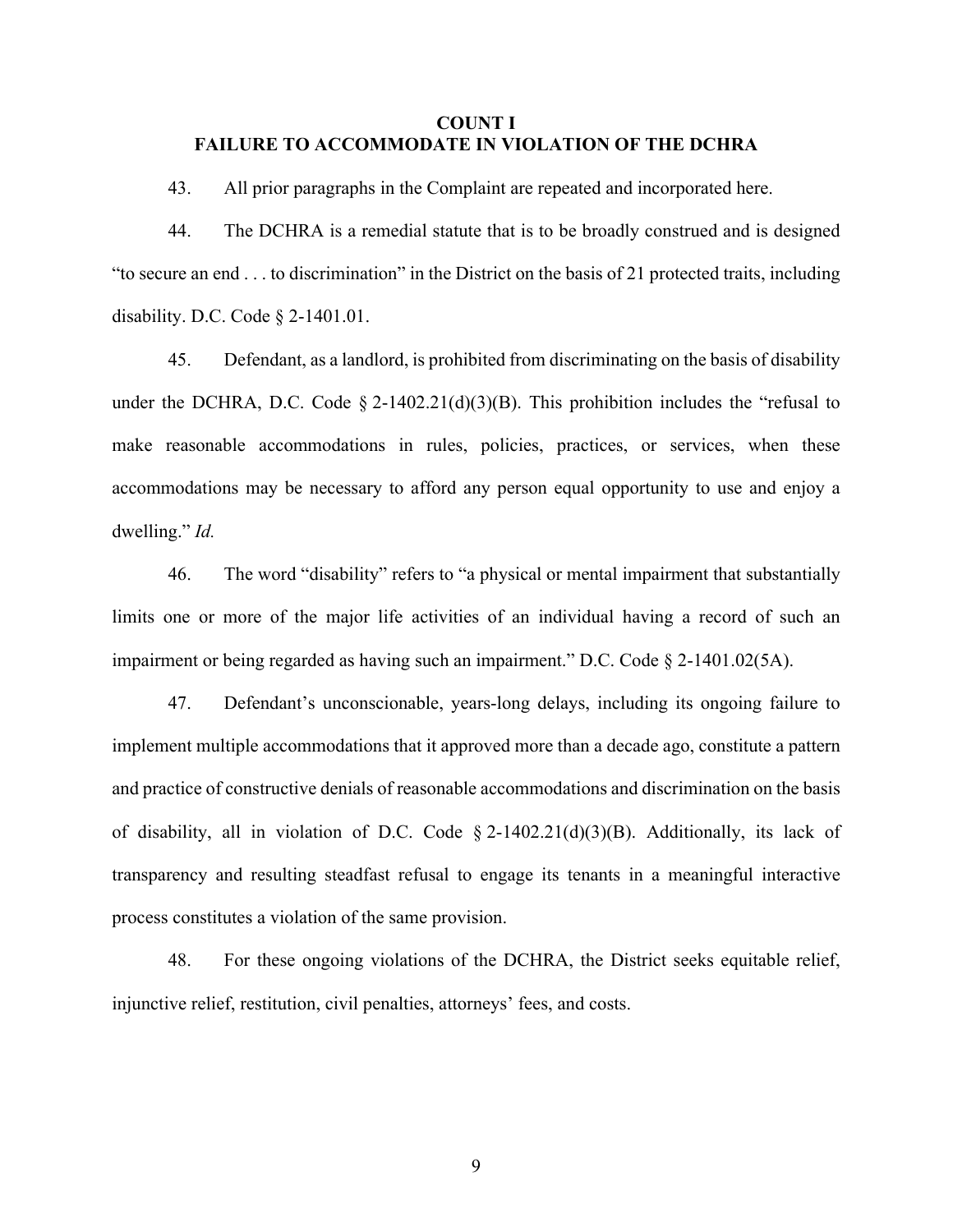## **COUNT II UNLAWFUL TRADE PRACTICES CONTRARY TO DISTRICT LAW IN VIOLATION OF THE CONSUMER PROTECTION PROCEDURES ACT**

49. All prior paragraphs in the Complaint are repeated and incorporated here.

50. Like the DCHRA, the CPPA is a remedial statute that is to be broadly construed. It prohibits merchants from engaging in unfair or deceptive trade practices in connection with a transaction for consumer goods and services. D.C. Code § 28-3904, including trade practices that, though not separately enumerated under D.C. Code § 28-3904, violate other District of Columbia laws.

51. The provision of rental housing constitutes a consumer transaction under the CPPA. D.C. Code § 28-3901(a)(7).

52. Defendant, in the ordinary course of business, is a "merchant" under the CPPA. D.C. Code § 28-3901(a)(3).

53. District residents who rent Defendant's public housing properties are "consumers" under the CPPA because they are persons who "would [] lease [] consumer goods," such as the rental housing properties offered by Defendant. D.C. Code § 28-3901(a)(2).

54. Defendant has engaged in unlawful, unfair, and deceptive practices affecting District consumers, in violation of D.C. Code § 28-3904, by engaging in trade practices that violate the DCHRA. The violation of other District laws in the context of a consumer transaction violates D.C. Code § 28-3904. Thus, violation of the DCHRA in the provision of rental housing, which is a consumer transaction, is also a violation of the CPPA. D.C. Code §§ 28-3901(a)(7), 28-3904.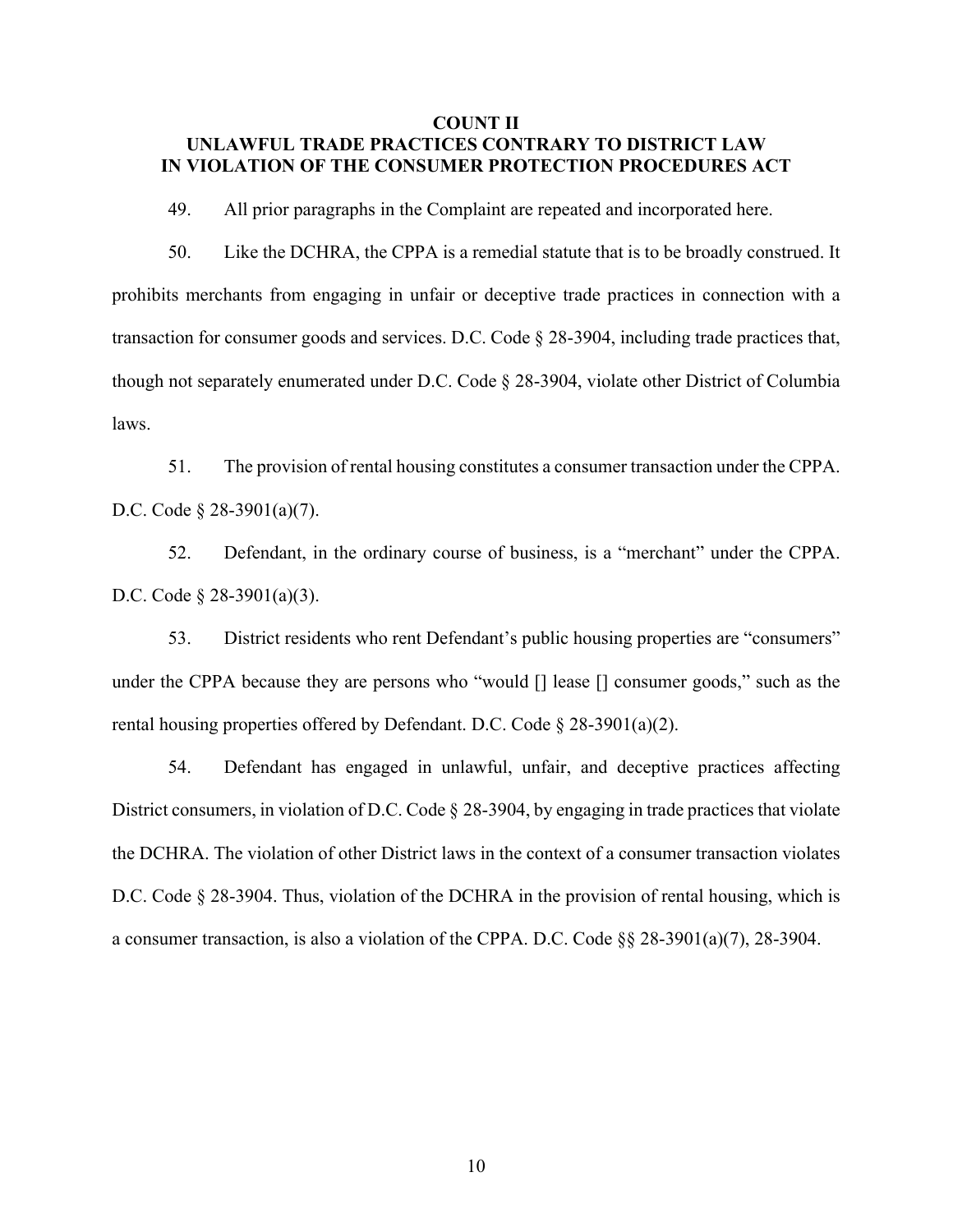## **COUNT III FALSE, DECEPTIVE, AND MISLEADING ACTS OR PRACTICES IN VIOLATION OF THE CONSUMER PROTECTION PROCEDURES ACT**

55. Defendant has also engaged in a course of trade or commerce which constitutes false, deceptive, or misleading acts or practices, and is therefore unfair or deceptive under the CPPA, by:

- a. Representing that the Authority provides "quality" affordable housing, when in fact much of its housing is inaccessible to the tenant or unfit to live in, in violation of D.C. Code § 28-3904(d);
- b. Misrepresenting and failing to adequately disclose material information to consumers concerning the availability of accessible housing or the likelihood that consumers will have their accommodations implemented in a reasonable amount of time, in violation of D.C. Code § 28-3904(e) and (f); and
- c. Advertising the Authority's policy to provide people with mobility impairments priority accessible housing without the ability to meet current needs or reasonably expected public demand, in violation of D.C. Code  $\S 28-3904(g)$ .

56. For these violations of the CPPA, the District seeks injunctive relief, restitution, civil penalties, attorneys' fees, and costs.

#### **PRAYER FOR RELIEF**

WHEREFORE, the District requests that this Court enter judgment in its favor and grant relief against Defendant as follows:

- (a) Injunctive and declaratory relief;
- (b) Equitable relief;
- (c) Restitution and damages;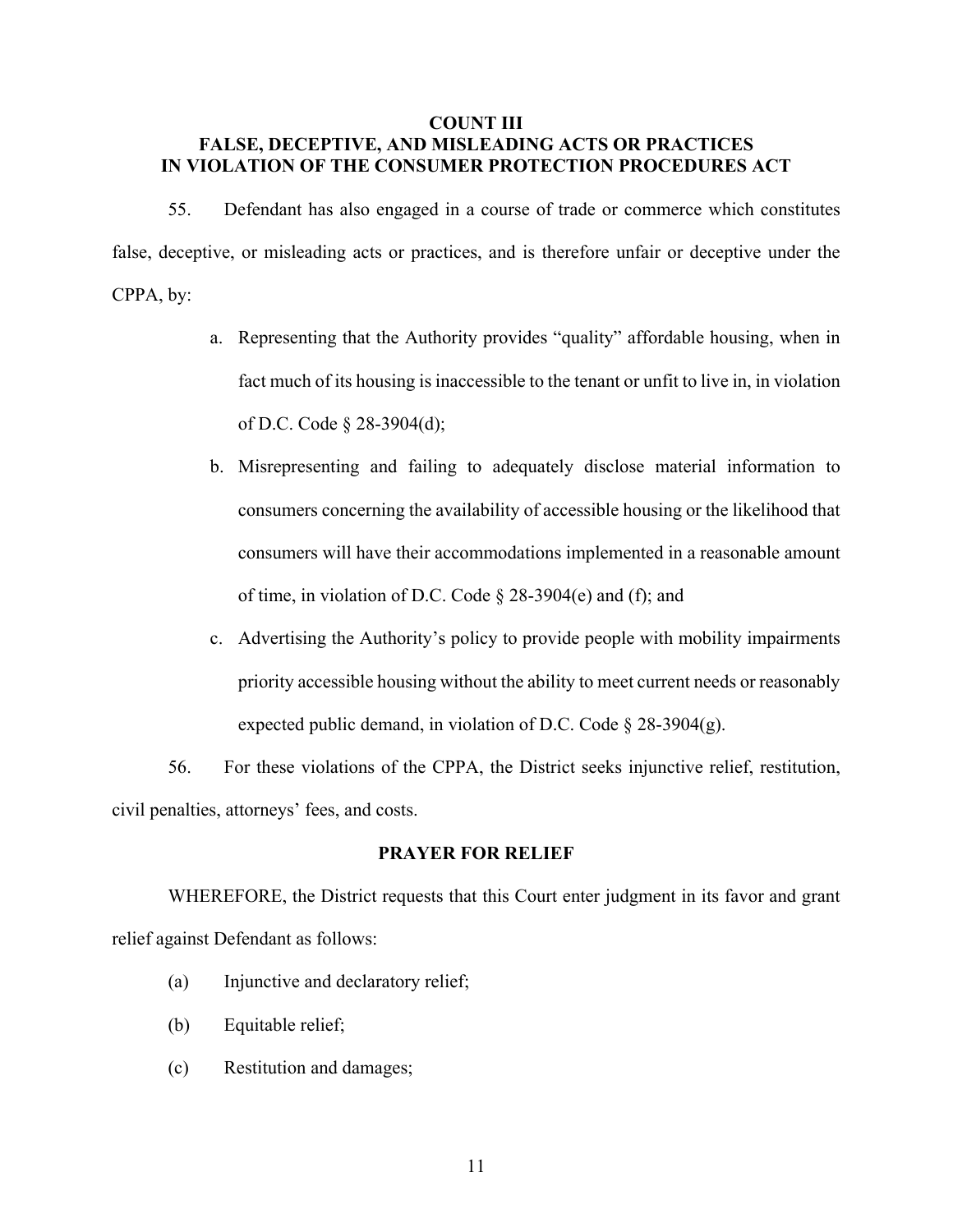- (d) Civil penalties;
- (e) The District's reasonable attorneys' fees and costs; and

(f) Such other and further relief as this Court deems appropriate based on the facts and

applicable law.

## **JURY DEMAND**

The District of Columbia demands a jury trial by the maximum number of jurors permitted

by law.

Dated: June 16, 2022 Respectfully submitted,

 KARL A. RACINE Attorney General for the District of Columbia

 KATHLEEN KONOPKA Deputy Attorney General Public Advocacy Division

 */s/ Alicia M. Lendon*  ALICIA M. LENDON [1765057] Chief, Civil Rights Section Public Advocacy Division

*/s/ Jessica E. Feinberg*  JESSICA E. FEINBERG [1779644] ANDREW MENDRALA [1009841] NADEEN J. SAQER [1673312] Assistant Attorneys General 400 Sixth Street, N.W., Suite 10100 Washington, D.C. 20001 (202) 805-7433 jessica.feinberg@dc.gov

 *Attorneys for the District of Columbia*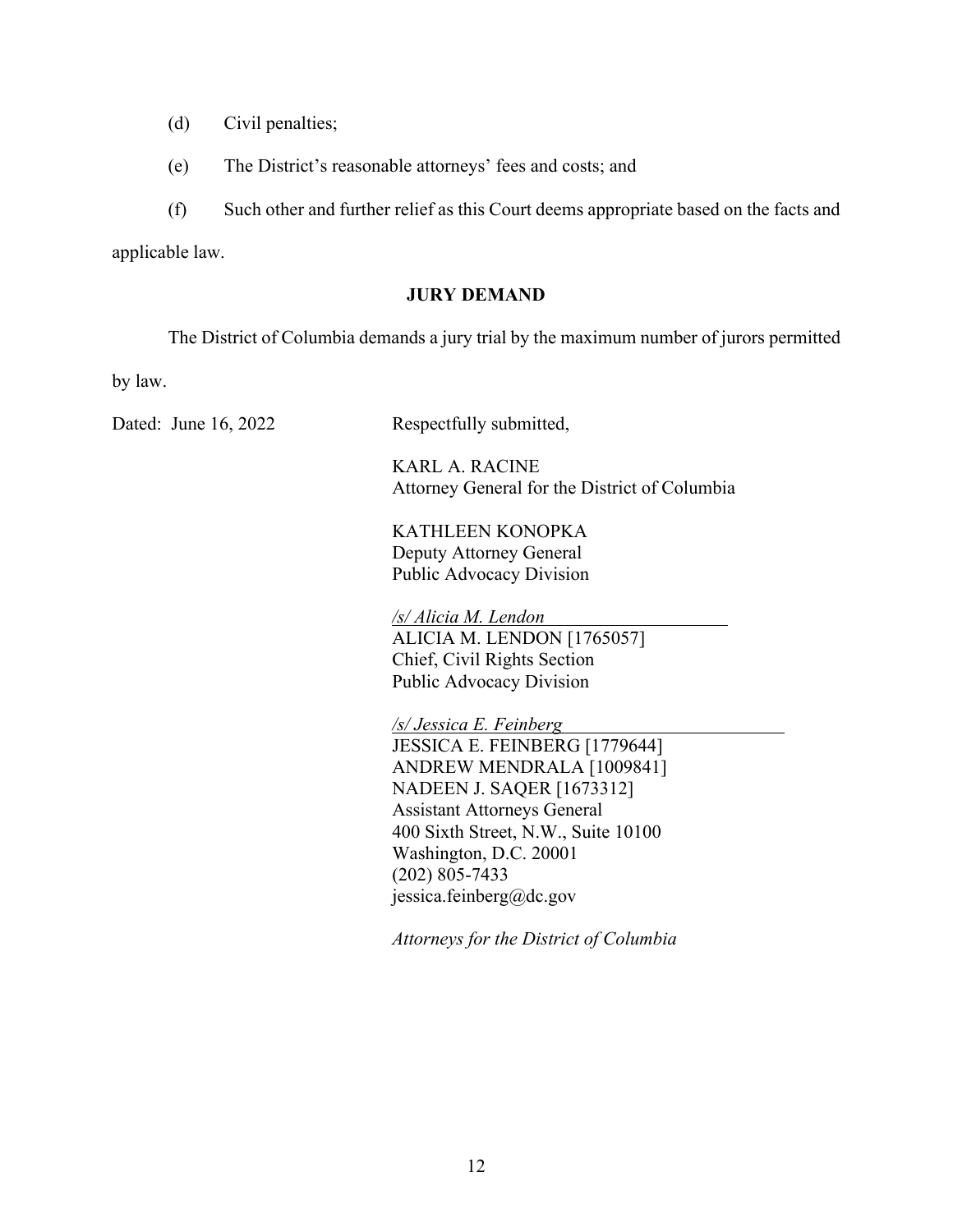# **Superior Court of the District of Columbia**

### CIVIL DIVISION- CIVIL ACTIONS BRANCH

#### INFORMATION SHEET

| District of Columbia                                                                                                                                                                                                                                                                                                                                                                                                                                                                                                                                                                                                                                                                       |                                                                                      | Case Number:                                                                                                                                                                                                    |  |
|--------------------------------------------------------------------------------------------------------------------------------------------------------------------------------------------------------------------------------------------------------------------------------------------------------------------------------------------------------------------------------------------------------------------------------------------------------------------------------------------------------------------------------------------------------------------------------------------------------------------------------------------------------------------------------------------|--------------------------------------------------------------------------------------|-----------------------------------------------------------------------------------------------------------------------------------------------------------------------------------------------------------------|--|
| <b>VS</b>                                                                                                                                                                                                                                                                                                                                                                                                                                                                                                                                                                                                                                                                                  |                                                                                      |                                                                                                                                                                                                                 |  |
| District of Columbia Housing Authority                                                                                                                                                                                                                                                                                                                                                                                                                                                                                                                                                                                                                                                     | One of the defendants is being sued<br>in their official capacity.                   |                                                                                                                                                                                                                 |  |
| Name: (Please Print)<br>Jessica E. Feinberg<br>Office of the Attorney General<br>Firm Name:<br>for the District of Columbia<br>Telephone No.: Six digit Unified Bar No.:<br>1779644<br>$(202)$ 735-6637<br>TYPE OF CASE: $\Box$ Non-Jury $\Box$ 6 Person Jury                                                                                                                                                                                                                                                                                                                                                                                                                              |                                                                                      | Relationship to Lawsuit<br>$X$ Attorney for Plaintiff<br>Self (Pro Se)<br>$\boxed{\text{X}}$ 12 Person Jury                                                                                                     |  |
| Demand: \$ Unspecified<br>PENDING CASE(S) RELATED TO THE ACTION BEING FILED<br>Case No.: Judge: Judge:                                                                                                                                                                                                                                                                                                                                                                                                                                                                                                                                                                                     |                                                                                      | Other:<br>Calendar #:                                                                                                                                                                                           |  |
| NATURE OF SUIT: (Check One Box Only)                                                                                                                                                                                                                                                                                                                                                                                                                                                                                                                                                                                                                                                       |                                                                                      | <u> 1989 - John Stein, Amerikaansk politiker († 1908)</u>                                                                                                                                                       |  |
| <b>A. CONTRACTS</b>                                                                                                                                                                                                                                                                                                                                                                                                                                                                                                                                                                                                                                                                        | <b>COLLECTION CASES</b>                                                              |                                                                                                                                                                                                                 |  |
| $\Box$ 01 Breach of Contract<br>14 Under \$25,000 Pltf. Grants Consent 16 Under \$25,000 Consent Denied<br>17 OVER \$25,000 Pltf. Grants Consent 18 OVER \$25,000 Consent Denied<br>102 Breach of Warranty<br>$\Box$ 27 Insurance/Subrogation<br>$\Box$ 06 Negotiable Instrument<br>26 Insurance/Subrogation<br>Over \$25,000 Pltf. Grants Consent<br>Over \$25,000 Consent Denied<br>07 Personal Property<br>13 Employment Discrimination<br>34 Insurance/Subrogation<br>$\Box$ 07 Insurance/Subrogation<br>15 Special Education Fees<br>Under \$25,000 Pltf. Grants Consent<br>Under \$25,000 Consent Denied<br>$\Box$ 28 Motion to Confirm Arbitration<br>Award (Collection Cases Only) |                                                                                      |                                                                                                                                                                                                                 |  |
| <b>B. PROPERTY TORTS</b>                                                                                                                                                                                                                                                                                                                                                                                                                                                                                                                                                                                                                                                                   |                                                                                      |                                                                                                                                                                                                                 |  |
| 01 Automobile<br>$\Box$ 03 Destruction of Private Property<br>05 Trespass<br>04 Property Damage<br>02 Conversion<br>07 Shoplifting, D.C. Code § 27-102 (a)                                                                                                                                                                                                                                                                                                                                                                                                                                                                                                                                 |                                                                                      |                                                                                                                                                                                                                 |  |
| <b>C. PERSONAL TORTS</b>                                                                                                                                                                                                                                                                                                                                                                                                                                                                                                                                                                                                                                                                   |                                                                                      |                                                                                                                                                                                                                 |  |
| 01 Abuse of Process<br>10 Invasion of Privacy<br>02 Alienation of Affection<br>11 Libel and Slander<br>12 Malicious Interference<br>03 Assault and Battery<br>04 Automobile- Personal Injury<br>13 Malicious Prosecution<br>05 Deceit (Misrepresentation)<br>14 Malpractice Legal<br>06 False Accusation<br>07 False Arrest<br>08 Fraud<br>Not Malpractice)                                                                                                                                                                                                                                                                                                                                | 15 Malpractice Medical (Including Wrongful Death)<br>16 Negligence- (Not Automobile, | 17 Personal Injury- (Not Automobile,<br>Not Malpractice)<br>18Wrongful Death (Not Malpractice)<br>19 Wrongful Eviction<br>20 Friendly Suit<br>21 Asbestos<br>22 Toxic/Mass Torts<br>23 Tobacco<br>24 Lead Paint |  |

SEE REVERSE SIDE AND CHECK HERE IF USED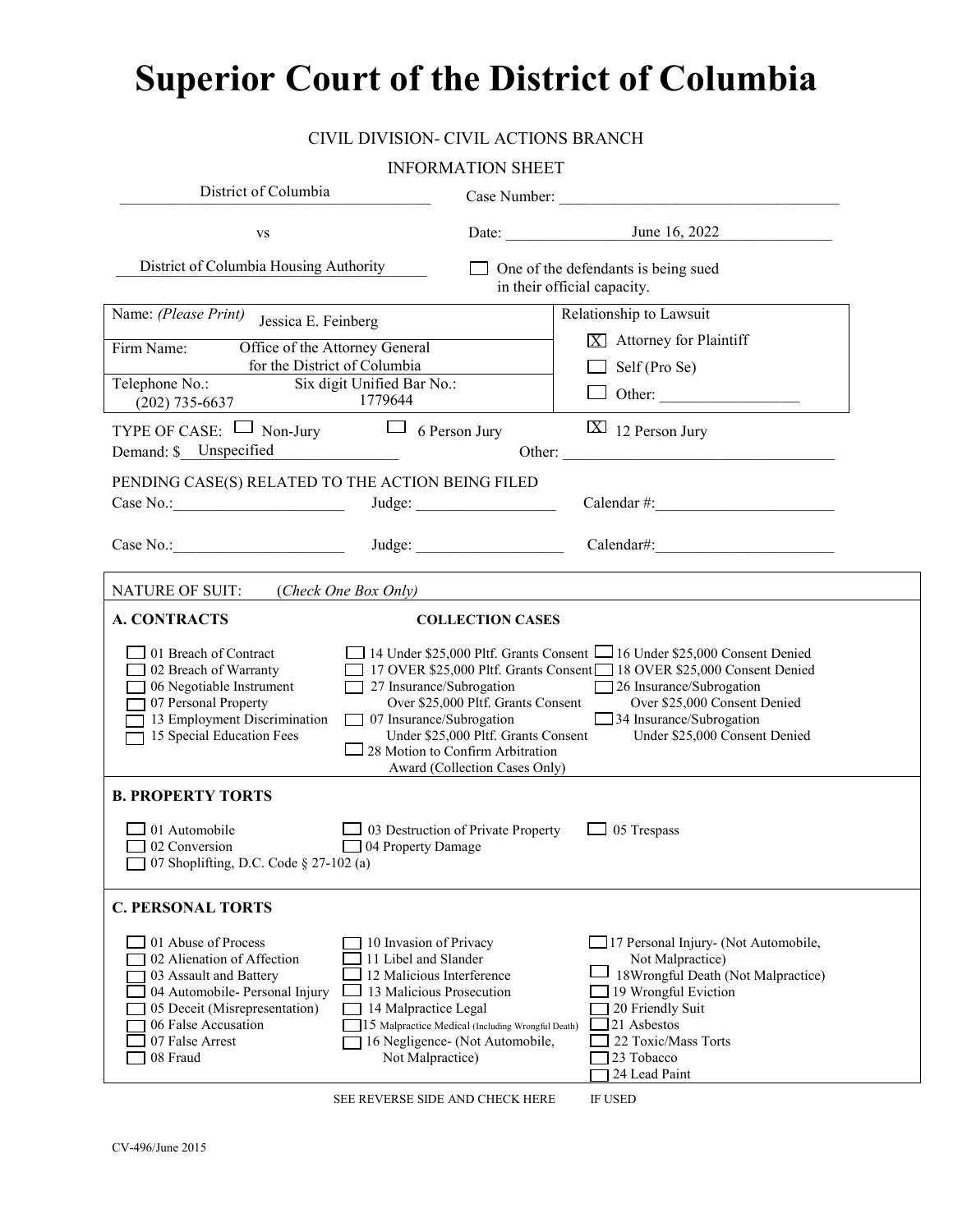## Information Sheet, Continued

| <b>C. OTHERS</b><br>01 Accounting<br>02 Att. Before Judgment<br>05 Ejectment<br>09 Special Writ/Warrants<br>(DC Code § 11-941)<br>10 Traffic Adjudication<br>11 Writ of Replevin<br>12 Enforce Mechanics Lien<br>$\boxed{\text{X}}$ 16 Declaratory Judgment                                                                                                          | 17 Merit Personnel Act (OEA)<br>(D.C. Code Title 1, Chapter 6)<br>18 Product Liability<br>24 Application to Confirm, Modify,<br>Vacate Arbitration Award (DC Code § 16-4401)<br>29 Merit Personnel Act (OHR)<br>31 Housing Code Regulations<br>32 Qui Tam<br>33 Whistleblower |                                                                                                                                                                                                |  |
|----------------------------------------------------------------------------------------------------------------------------------------------------------------------------------------------------------------------------------------------------------------------------------------------------------------------------------------------------------------------|-------------------------------------------------------------------------------------------------------------------------------------------------------------------------------------------------------------------------------------------------------------------------------|------------------------------------------------------------------------------------------------------------------------------------------------------------------------------------------------|--|
| Π.<br>03 Change of Name<br>06 Foreign Judgment/Domestic<br>08 Foreign Judgment/International<br>13 Correction of Birth Certificate<br>14 Correction of Marriage<br>Certificate<br>26 Petition for Civil Asset Forfeiture (Vehicle)<br>27 Petition for Civil Asset Forfeiture (Currency)<br>28 Petition for Civil Asset Forfeiture (Other)                            | 15 Libel of Information<br>19 Enter Administrative Order as<br>Judgment [D.C. Code §<br>2-1802.03 (h) or 32-151 9 (a)]<br>20 Master Meter (D.C. Code §<br>42-3301, et seq.)                                                                                                   | 21 Petition for Subpoena<br>[Rule 28-I (b)]<br>22 Release Mechanics Lien<br>23 Rule 27(a)(1)<br>(Perpetuate Testimony)<br>24 Petition for Structured Settlement<br>25 Petition for Liquidation |  |
| <b>D. REAL PROPERTY</b><br>09 Real Property-Real Estate<br>08 Ouiet Title<br>12 Specific Performance<br>25 Liens: Tax / Water Consent Granted<br>04 Condemnation (Eminent Domain)<br>30 Liens: Tax / Water Consent Denied<br>10 Mortgage Foreclosure/Judicial Sale<br>31 Tax Lien Bid Off Certificate Consent Granted<br>11 Petition for Civil Asset Forfeiture (RP) |                                                                                                                                                                                                                                                                               |                                                                                                                                                                                                |  |

Jessica Feinberg (1988)

Attorney's Signature Date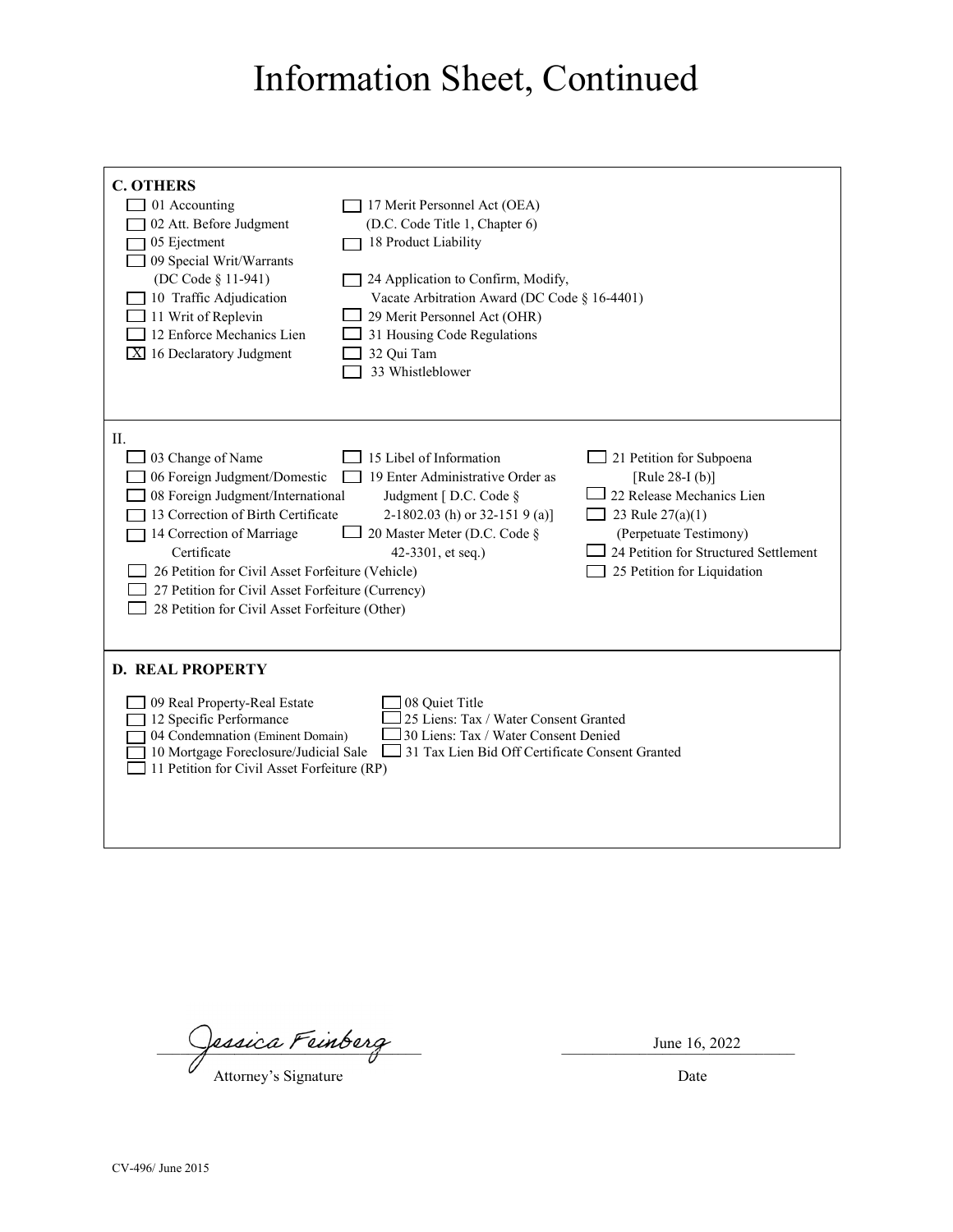

#### **Washington, D.C. 20001 Telephone: 879-1133 500 Indiana Avenue, N.W., Suite 5000 Washington, D.C. 20001 Superior Court of the District of Columbia CIVIL DIVISION Civil Actions Branch Telephone: (202) 879-1133 Website: www.dccourts.gov**

## District of Columbia

**Plaintiff** 

Case Number

## Defendant District of Columbia Housing Authority

vs.

### **SUMMONS**

To the above named Defendant:

You are hereby summoned and required to serve an Answer to the attached Complaint, either personally or through an attorney, within twenty one (21) days after service of this summons upon you, exclusive of the day of service. If you are being sued as an officer or agency of the United States Government or the District of Columbia Government, you have sixty (60) days after service of this summons to serve your Answer. A copy of the Answer must be mailed to the attorney for the plaintiff who is suing you. The attorney's name and address appear below. If plaintiff has no attorney, a copy of the Answer must be mailed to the plaintiff at the address stated on this Summons.

You are also required to file the original Answer with the Court in Suite 5000 at 500 Indiana Avenue, You are also required to file the original Answer with the Court in Suite 5000 at 500 Indiana Avenue, N.W., between 8:30 a.m. and 5:00 p.m., Mondays through Fridays or between 9:00 a.m. and 12:00 noon on Saturdays. You may file the original Answer with the Court either before you serve a copy of the Answer on Saturdays. You may file the original Answer with the Court either before you serve a copy of the Answer on the plaintiff or within seven (7) days after you have served the plaintiff. If you fail to file an Answer, judgment by default may be entered against you for the relief demanded in the complaint.

| Jessica E. Feinberg                   |                                                        | Clerk of the Court                         |
|---------------------------------------|--------------------------------------------------------|--------------------------------------------|
| Name of Plaintiff's Attorney          |                                                        |                                            |
| 400 6th St NW                         | Bv                                                     |                                            |
| Address<br>Washington, D.C. 20001     |                                                        | Deputy Clerk                               |
| $(202)$ 735-6637                      | Date                                                   |                                            |
| Telephone<br>如需翻译,请打电话 (202) 879-4828 | Veuillez appeler au (202) 879-4828 pour une traduction | Để có một bài dịch, hãy gọi (202) 879-4828 |

**번역을 원하시떈, (202) 879-4828로 전화주십씨股 RATIC**ኛ ትርጉም ለማግኘት (202) 879-4828 ይደውሉ

ACTION, *<u>DO NOT FAIL TO ANSWER WITHIN THE REQUIRED TIME.</u>* IMPORTANT: IF YOU FAIL TO FILE AN ANSWER WITHIN THE TIME STATED ABOVE, OR IF, AFTER YOU ANSWER, YOU FAIL TO APPEAR AT ANY TIME THE COURT NOTIFIES YOU TO DO SO, A JUDGMENT BY DEFAULT MAY BE ENTERED AGAINST YOU FOR THE MONEY DAMAGES OR OTHER RELIEF DEMANDED IN THE COMPLAINT. IF THIS OCCURS, YOUR WAGES MAY BE ATTACHED OR WITHHELD OR PERSONAL PROPERTY OR REAL ESTATE YOU OWN MAY BE TAKEN AND SOLD TO PAY THE JUDGMENT. IF YOU INTEND TO OPPOSE THIS

If you wish to talk to a lawyer and feel that you cannot afford to pay a fee to a lawyer, promptly contact one of the offices of the Legal Aid Society (202-628-1161) or the Neighborhood Legal Services (202-279-5100) for help or come to Suite 5000 at 500 Indiana Avenue, N.W., for more information concerning places where you may ask for such help.

> See reverse side for Spanish translation Vea al dorso la traducción al español